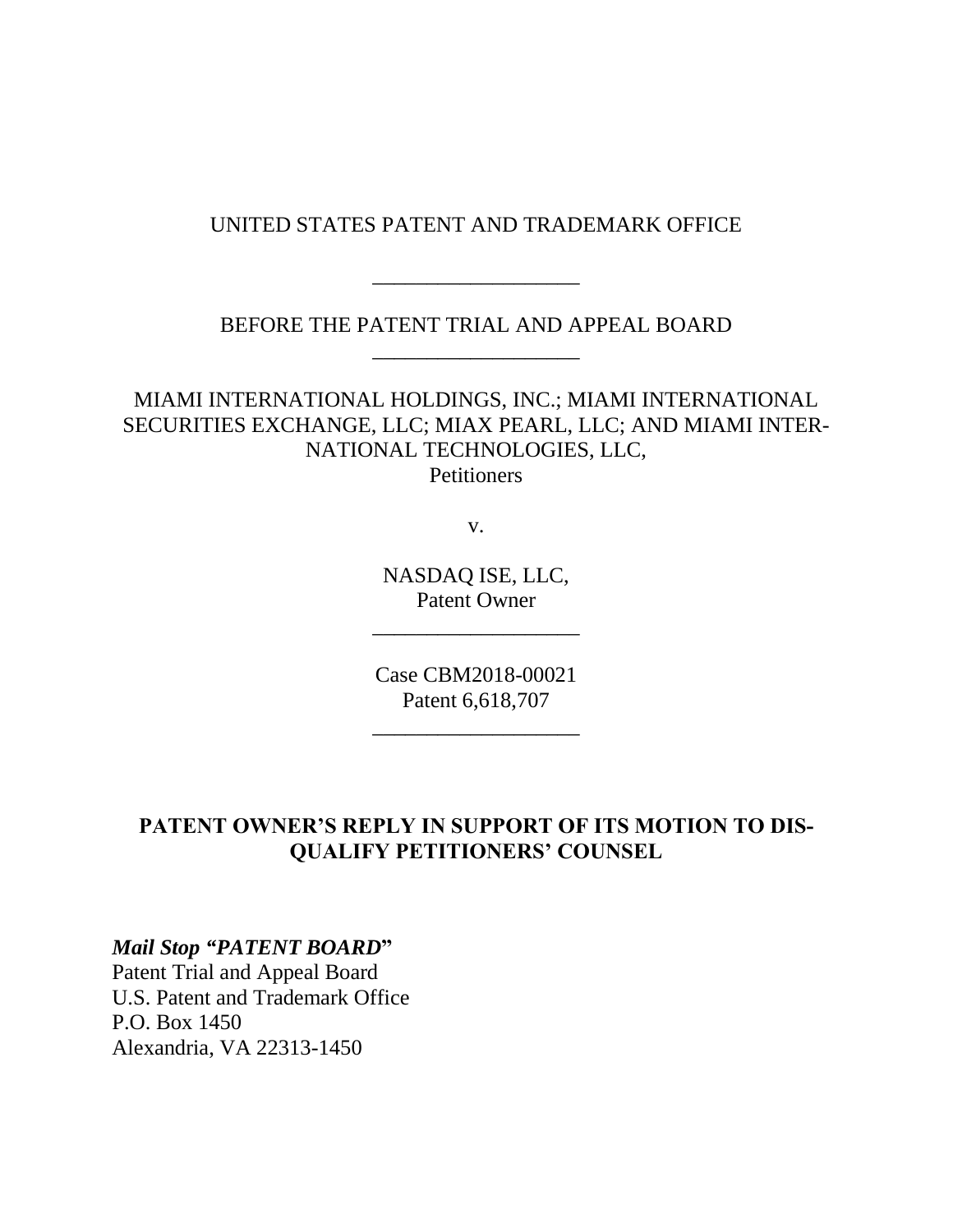## CBM2018-00021 U.S. Pat. No. 6,618,707

# **TABLE OF CONTENTS**

| <b>INTRODUCTION</b> |                                                                                                                                  |
|---------------------|----------------------------------------------------------------------------------------------------------------------------------|
| ARGUMENT.           |                                                                                                                                  |
| A.                  | Nasdaq and MIAX have adverse interests in this CBMR; Nasdaq<br>ISE is Nasdaq's wholly-owned subsidiary and Nasdaq is an RPI4     |
| Β.                  | This CBMR is part of a larger dispute over technology that is<br>substantially related to Fish's prior representation of Nasdaq5 |
| $\mathbf{C}$ .      | Fish cannot avoid a conflict by "limiting" its representation; its                                                               |
| D.                  | Nasdaq's concerns are substantiated by Fish's decision to share an                                                               |
| Ε.                  | Nasdaq's motion to disqualify is not untimely; Fish attempts to<br>impose an artificial deadline and ignores the circumstances10 |
|                     |                                                                                                                                  |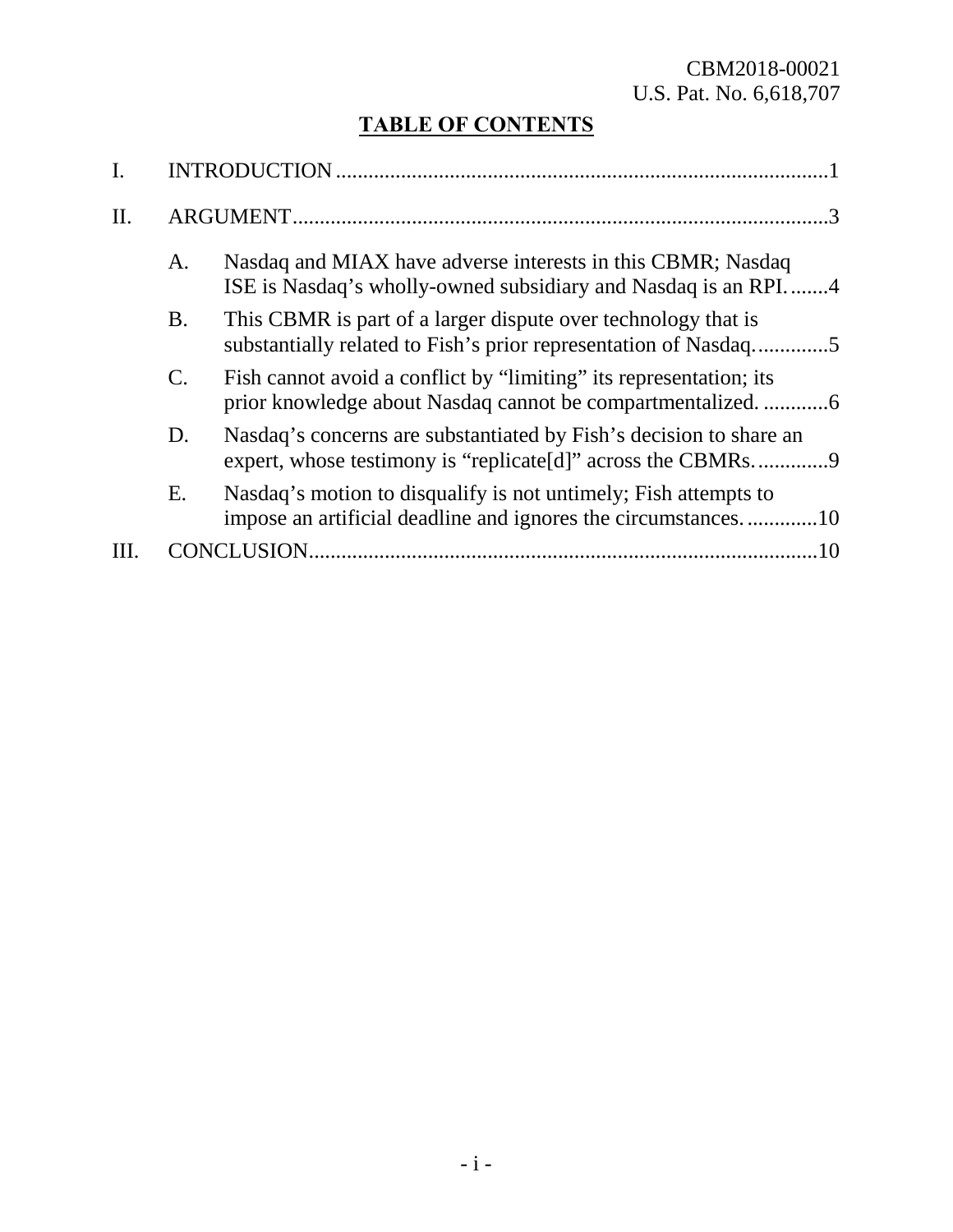#### <span id="page-2-0"></span>**I. INTRODUCTION**

Fish does not, because it cannot, dispute that Nasdaq, Inc. ("Nasdaq") and MIAX have adverse interests in this proceeding. Nasdaq ISE and FTEN are wholly-owned subsidiaries of Nasdaq. An attack on a patent owned by Nasdaq's wholly-own subsidiary is an attack on Nasdaq, who was Fish's patent-prosecution client for over a decade. Fish's convoluted who-owned-what-when argument misses the fundamental ethical problem posed by its representation of MIAX: Fish cannot be materially adverse to its former client Nasdaq in a matter substantially related to its past representation of Nasdaq. This CBMR proceeding is substantially related to the district court litigation that Nasdaq, Nasdaq ISE, and FTEN brought against MIAX, which includes patents that Fish prosecuted for Nasdaq. The patents Fish prosecuted for Nasdaq are similarly under attack in related CBMR proceedings CBM2018-00028, CBM2018-00029, CBM2018-00030, and CBM2018-00032.

Fish's attempt to downplay and compartmentalize its involvement is too cute by half, particularly in light of its decision to share an expert with Reed Smith in CBM2018-00028, CBM2018-00029, CBM2018-00030, and CBM2018-00032. Fish's touting of this shared-expert arrangement as "efficient" confirms that these are not discrete, separable matters, but part of a collective, coordinated effort to invalidate the patents asserted in the underlying litigation—which includes patents that Fish prosecuted for Nasdaq and from which Fish has been disqualified in light

- 1 -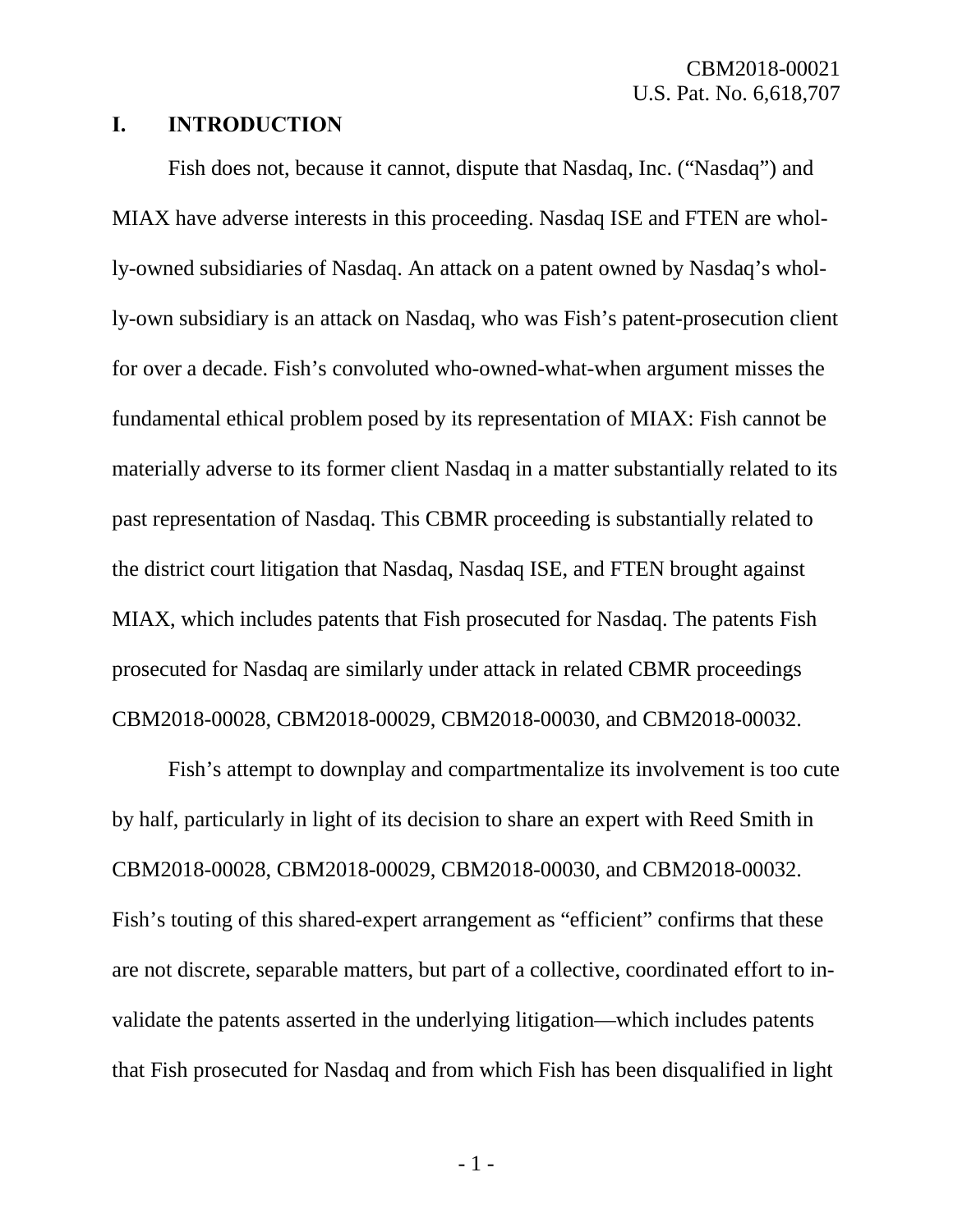of the unavoidable conflict of interest. Exhibit 2013 (order disqualifying Fish).

As Judge Alpert found, all of the patents under attack relate to the same subject matter: system and methods for automated securities and options trading. Ex. 2013 at 8-9. The same is true of all seven CMBR proceedings initiated by MIAX's co-counsel Fish and Reed Smith. The overlap is substantial, which is why Fish's and Reed Smith's shared expert, Dr. Henderschott, admittedly "replicate[d] the content" of his declarations extensively across all six CMBR petitions. Ex. 1059 ¶ 6. Fish cannot have it both ways: it cannot compartmentalize its role in one proceeding and then share resources and substantive theories across all of them.

Like the underlying litigation, these are not discrete matters: they are part of a coordinated defense mounted by MIAX who is directly adverse to Nasdaq. When approached by MIAX regarding this defense, Fish apparently recognized that there would be a conflict of interest with respect to Nasdaq and tried to mitigate it by entering into a "limited-scope engagement agreement" and by screening certain Fish attorneys. Both measures are inadequate to avoid a conflict of interest. First, Fish cannot credibly separate the institutional knowledge it has about Nasdaq's intellectual property portfolio and related strategies in the realm of automated securities and options trading. Second, it makes no difference that Fish attorneys have been screened; the conflict of interest is rightfully imputed to the whole firm under Rule 11.110(a), particularly when Fish served as Nasdaq's prosecution counsel for 13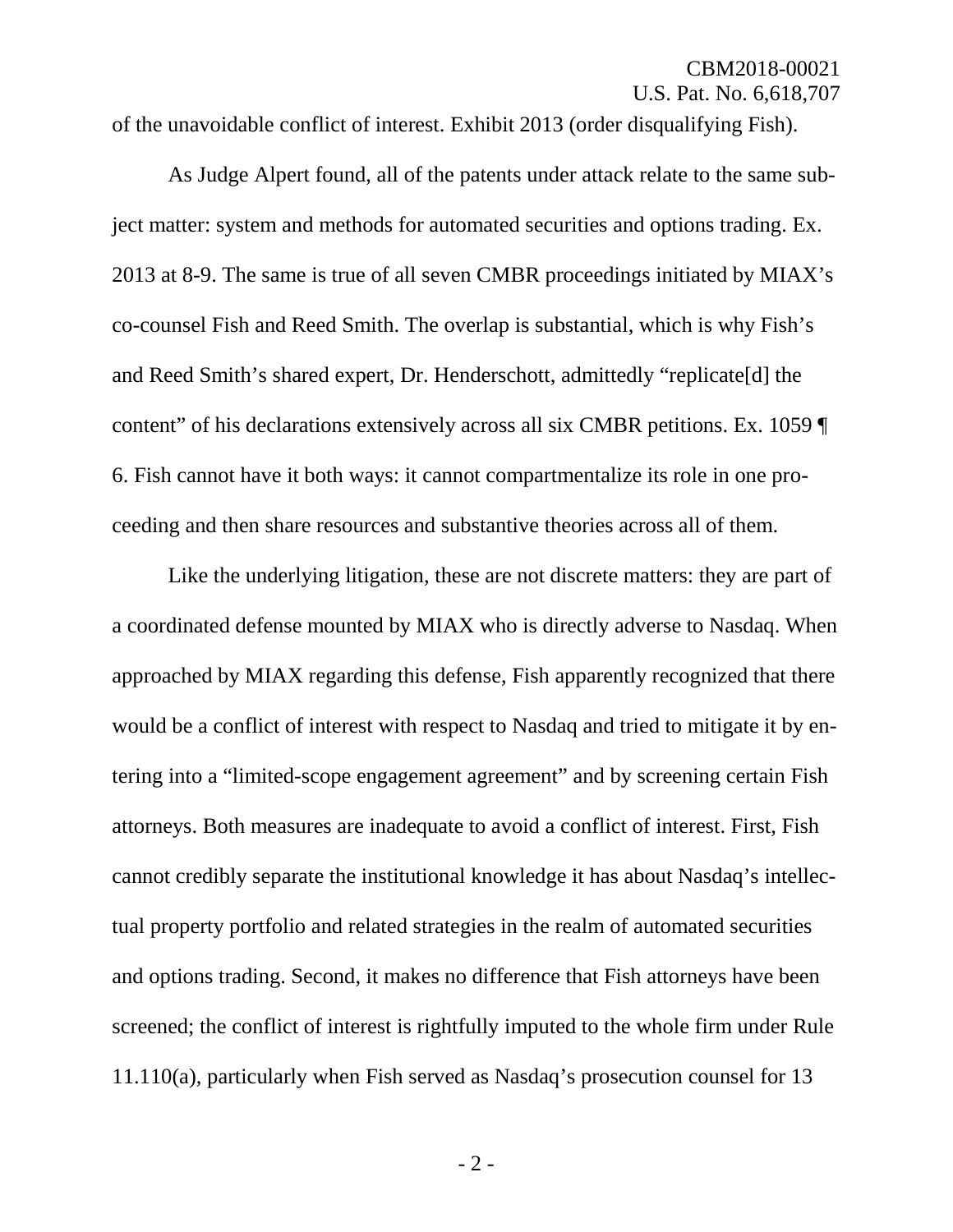years and the affected attorneys were free to share Nasdaq confidences with their colleagues over a span of 20 years. Third, Fish's promise not to participate in any part of the underlying dispute involving the patents that it prosecuted is unrealistic; Fish cannot competently represent MIAX in these proceedings while flying blind.

The Board should not be reluctant to disqualify Fish merely because it has yet to disqualify a law firm in a post-grant proceeding. The relevant facts are not in dispute and the Board has Judge Alpert's well-reasoned decision as confirmation that Fish's participation in this dispute conflicts with its ethical duties to Nasdaq.

#### <span id="page-4-0"></span>**II. ARGUMENT**

In its opposition, Fish makes the same arguments to the Board that it made to Judge Alpert, hoping for a different result based on the format of post-grant proceedings. The distinction is meaningless, however, because Fish's actions in this proceeding are part of a coordinated effort, admittedly involving a *shared* expert, to attack all the patents in the litigation, including the patents that Fish prosecuted.

Fish provides four equally flawed rationales for why it should be exempted from the duty of loyalty it owes to its former client Nasdaq: (1) Nasdaq ISE is not a former client, so there can be no conflict of interest; (2) this proceeding is not substantially related to Fish's prior representation of Nasdaq because the patentee is Nasdaq ISE; (3) Fish has screened the attorneys who were involved in prosecution for Nasdaq; and (4) Fish's activities involving this patent must be viewed in isola-

- 3 -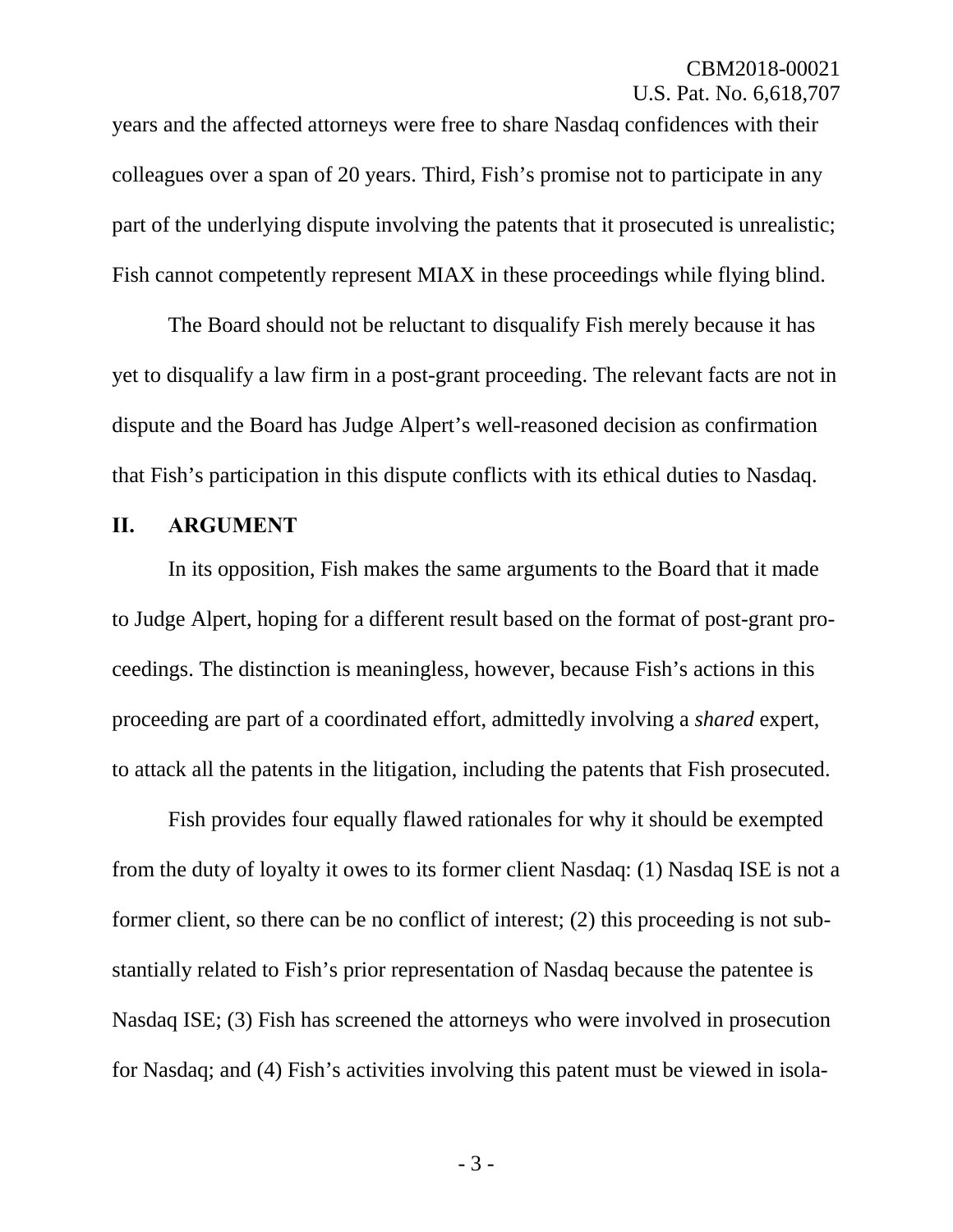tion from its co-counsel's activities involving the patents that Fish prosecuted.

These rationales were correctly rejected by Judge Alpert because they slyly disregard, first, the glaring ethical problem of being adverse to a former client in matters substantially related to those involved in the district court litigation and, second, the assumed risk of Fish breaching confidences with Nasdaq. The circumstances are not different here merely because this is a proceeding before the Board.

#### <span id="page-5-0"></span>**A. Nasdaq and MIAX have adverse interests in this CBMR; Nasdaq ISE is Nasdaq's wholly-owned subsidiary and Nasdaq is an RPI.**

Fish's justification for participating in this matter is complicated, but the ethical problem it poses is simple: Fish cannot be materially adverse to its former client Nasdaq in "the same *or a substantially related matter*" to its prior representation of Nasdaq without Nasdaq's informed consent. Rule 11.109(a) (emphasis added); *In re Am. Airlines, Inc.*, 972 F.2d 605, 612 (5th Cir. 1992) ("A lawyer may not switch sides and represent a party whose interests are adverse to a person who sought in good faith to retain the lawyer.") (internal quotes and citations omitted).

The patentee in this CBMR, Nasdaq ISE, is Nasdaq's wholly-owned subsidiary. Nasdaq is a real party-in-interest to this CBMR. Paper 5 at 1. As reflected in MIAX's statement of related proceedings, this CBMR is related to the district court action in which Nasdaq, Nasdaq ISE, and FTEN collectively sued MIAX. Pet. at 3, 15. Were it not for that related litigation, MIAX would lack standing to bring this CBMR. Fish represents MIAX in this CBMR and MIAX is adverse to Fish's for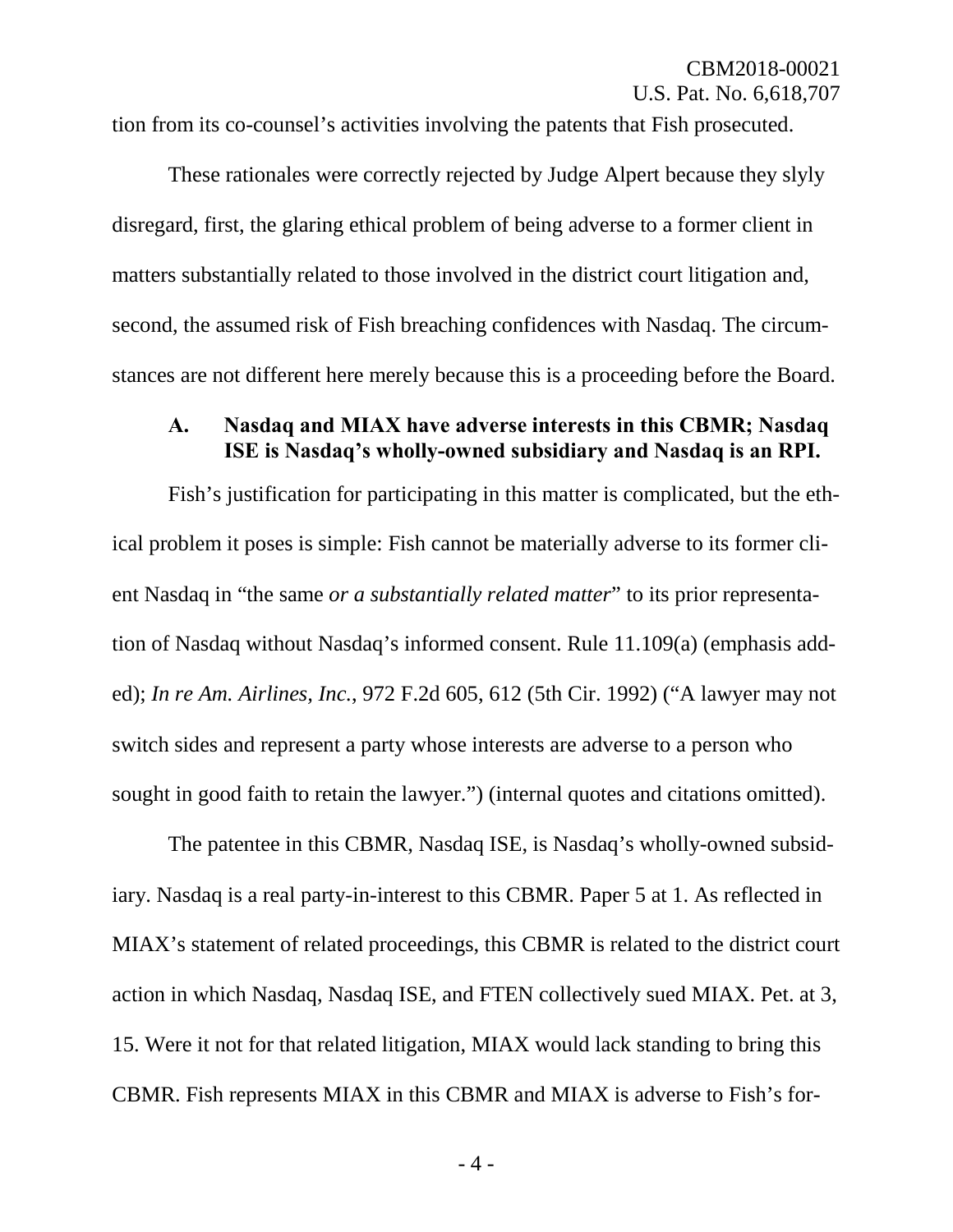mer client Nasdaq. These circumstances cannot be disputed, nor does Fish appear to dispute that it is acting adverse to its former client Nasdaq in this CBMR.

#### <span id="page-6-0"></span>**B. This CBMR is part of a larger dispute over technology that is substantially related to Fish's prior representation of Nasdaq.**

This CBMR is substantially related to Fish's prior representation of Nasdaq both in terms of subject matter (i.e., automated securities and options trading) and in terms of Fish's role in prosecuting patents that are part of the underlying dispute.

Judge Alpert found that all the patents involved in the underlying litigation, including those patents prosecuted by Fish, "involve the same general field of technology." Ex. 2013 at 7; *see also id.* at 8-9 (noting that they all relate to automated securities and options trading). Consequently, Judge Alpert found that MI-AX could not carve up its defense and treat the individual patents as "discrete 'matters' for conflicts purposes." *Id.* at 7. The seven CBMRs pending before the Board are part-and-parcel of MIAX's defense in that action and each petition cites the underlying infringement suit as support for MIAX's standing to petition for CBMR. These CBMRs are undeniably a counterpart to the underlying litigation and should therefore not be treated as discrete matters for conflicts purposes.

Fish attempts to limit Judge Alpert's reasoning to the "facts and circumstances" of the underlying litigation, arguing that the civil action was initiated by a single complaint filed by three Nasdaq entities. Paper 19 at 11-13. Fish clutches to distinctions that make no difference from an ethical standpoint. These CBMRs are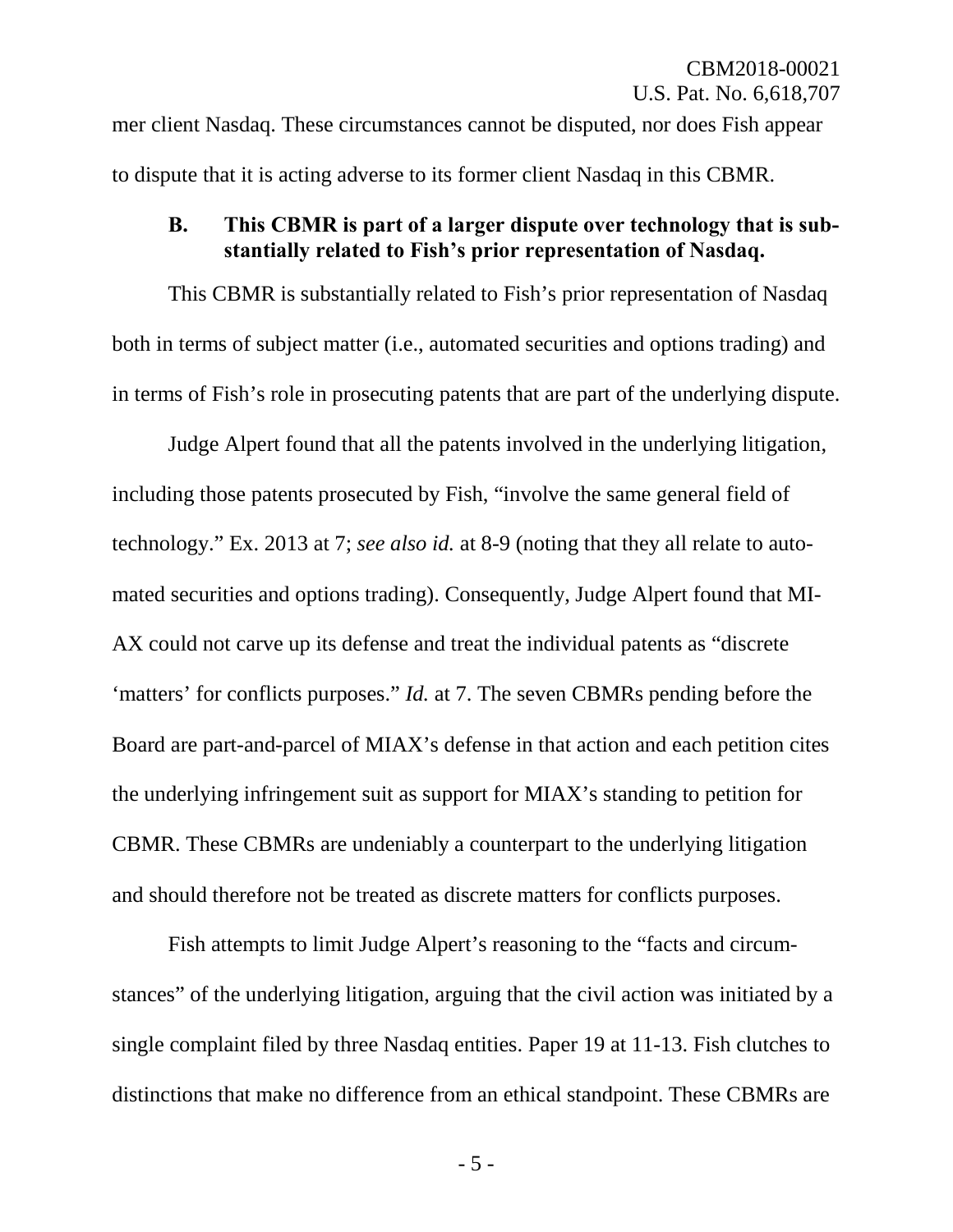part of the same dispute identified by Judge Alpert and were admittedly pursued in connection with it. The patents, the parties, and the circumstances are the same. In both the district court action and these CBMRs, Fish is seeking to compartmentalize its involvement by limiting the scope of its representation and screening certain Fish attorneys. Judge Alpert found this scheme insufficient to avoid the conflict and disqualified Fish. Judge Alpert's reasoning applies equally to this CBMR.

It is unrealistic for Fish to promise that it can limit its participation strictly to those aspects of MIAX's defense that involve the patents it did not prosecute. As part of MIAX's broader defense, Fish will be required to align claim construction and invalidity positions with Reed Smith. Fish cannot do this blindfolded. Indeed, Fish executed a "*Common* Interest" and "*Joint* Representation Agreement" with Reed Smith, who is actively attacking the patents that Fish prosecuted. Ex. 1055, ¶ 11 (emphasis added). Under those obligations alone, Fish would be required to coordinate its positions and arguments with its co-counsel. In that context, Fish is inevitably placing itself in the position of sharing insights that risk breaching a confidence of Nasdaq, whether purposely or inadvertently. Neither is acceptable.

#### <span id="page-7-0"></span>**C. Fish cannot avoid a conflict by "limiting" its representation; its prior knowledge about Nasdaq cannot be compartmentalized.**

Fish's primary argument is that it is not conflicted from challenging Nasdaq ISE's patent because Nasdaq ISE was never Fish's client. Fish ignores or misunderstands the problem. It makes no difference *when* Nasdaq acquired Nasdaq ISE.

- 6 -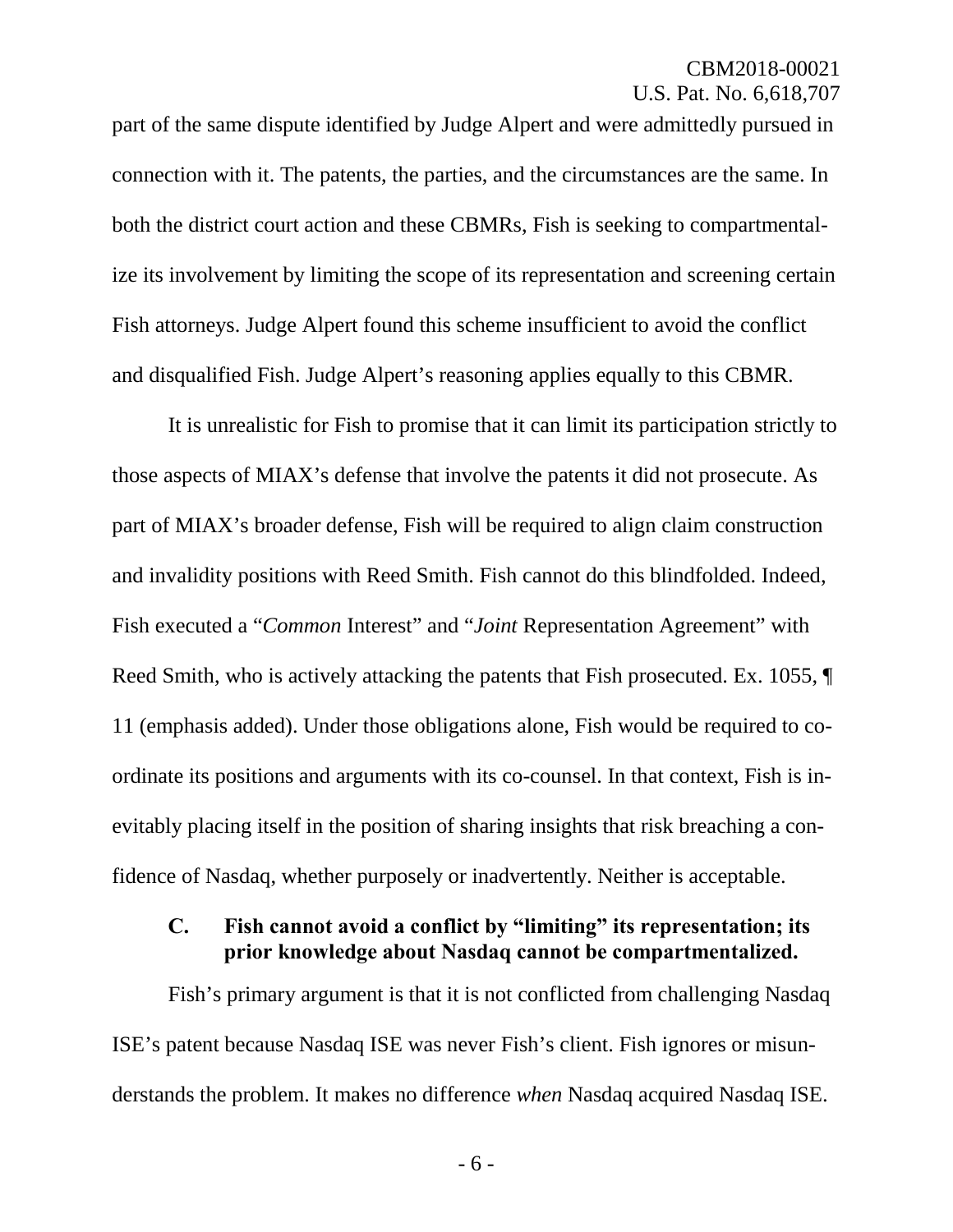It makes no difference whether its petition relies on publicly available information. And it makes no difference whether Fish represented a party against Nasdaq ISE's predecessor, International Securities Exchange, LLC. The problem with Fish being adverse to *Nasdaq* in this CBMR is that, in representing MIAX in a matter that is substantially related to Fish's prior representation of *Nasdaq*, there is a legitimate risk that Fish's institutional knowledge *about Nasdaq*, obtained through the confidence of its prior representation *involving the same technological subject matter*, could, purposely or inadvertently, advance the interests of MIAX in this CBMR.

Fish dismisses this ethical hazard as "absurd." Paper 19 at 8. Far from being absurd, the risk is real and Fish's disregard for it is unsettling. Judge Alpert's rationale for disqualifying Fish on this basis applies with equal force here:

[T]here is no doubt that during the course of the relationship Fish obtained confidential information that is likely to bear upon the present dispute between Nasdaq and MIAX . . . . [T]his confidential information would necessarily include information from Nasdaq related to Nasdaq's strategic approach to its intellectual property and patent prosecution, and include information bearing on validity. Thus, Fish not only would have obtained knowledge relating generally to Nasdaq's patent prosecution strategies, but also specifically as to the intended meaning and scope of each of the patented claims, their potential to be infringed, and facts regarding validity and enforceability.

Ex. 2013 at 8.

Other courts have relied on similar reasoning. *See, e.g.*, *Trone v. Smith*, 621 F.2d 994, 998-99 (9th Cir.1980) (finding substantial relationship where the factual contexts of the two representations were similar); *Gen. Elec. Co. v. Valeron Corp.*,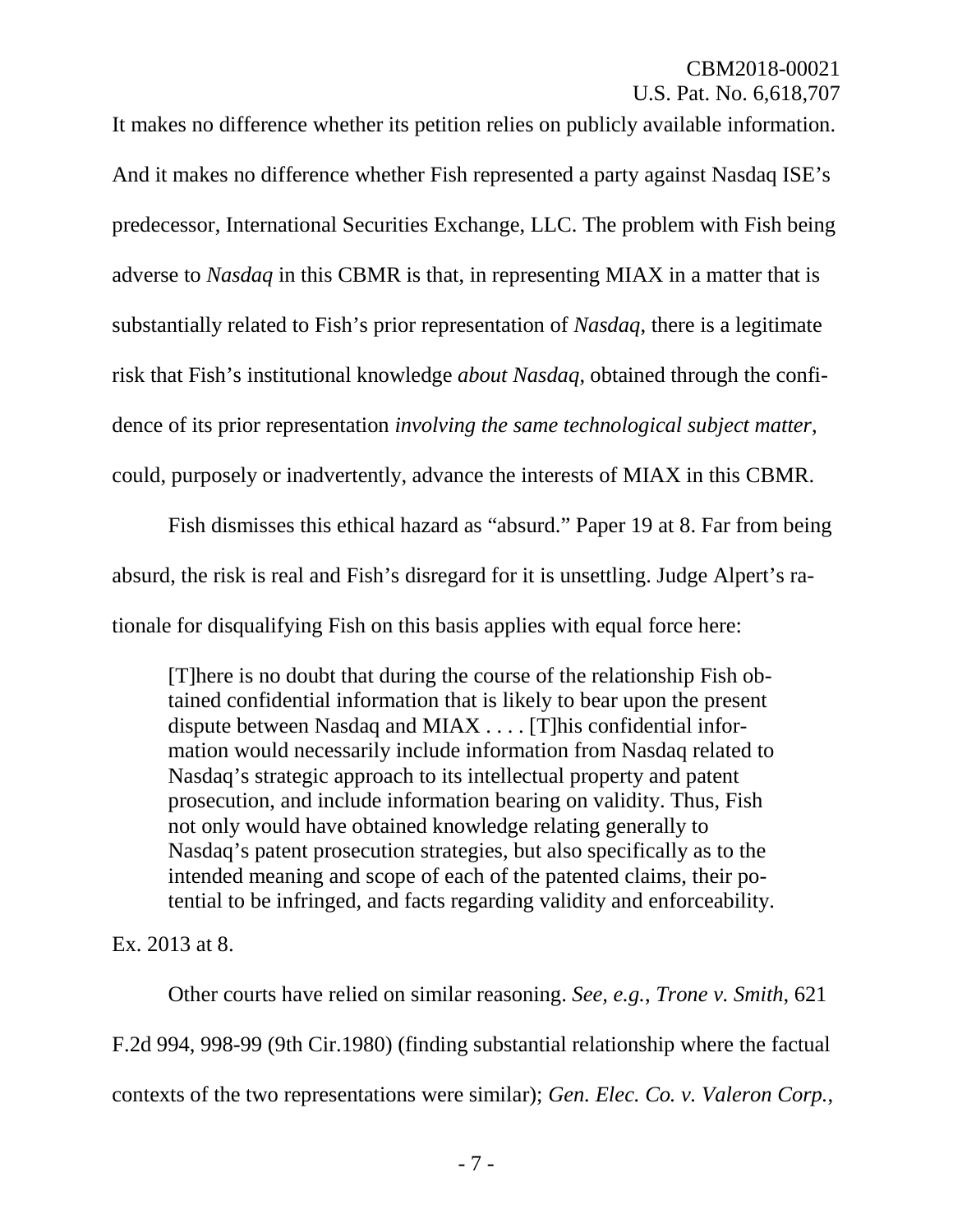608 F.2d 265, 267 (6th Cir. 1979) (finding substantial relationship where counsel worked with former client's in-house counsel and engineers and had access to patent information and prior art collections in the same general subject matter).

Fish argues that it has avoided this risk by screening its attorneys who were involved in prosecution for Nasdaq. Paper 19 at 9. A screen is ineffective to avoid the conflict, which under Rule 11.110(a) is imputed to the entire firm, with certain exceptions not relevant here. Imputation applies strictly and absolutely, without regard to whether there has been an actual sharing of client confidences. *See Dewey v. R.J. Reynolds Tobacco Co.*, 109 N.J. 201, 217 (1988). Moreover, Fish's wall was erected years too late. Fish erected the wall only *after* it was approached by MIAX to represent it in this case, meaning that *for 20 years, there was no wall* between the lawyers who were working on Nasdaq's cases, and the other Fish lawyers who are working and who may work on this lawsuit in defense of MIAX. Ex. 1055, ¶ 11. In light of this, Mr. Feldman's representation that "no Fish employee staffed on any matter relating to the dispute between NASDAQ and MIAX has any knowledge of or confidential information relating to our prior representation of NASDAQ" is at best overly confident and at worst falsely assuring. *Id.* ¶ 16.

Thus, even if the rule of imputation were not absolute, which it is, Fish's screening protocol is ineffective to eliminate the conflict or warrant against the unacceptable risk that Fish will breach its ethical obligations to Nasdaq in this matter.

- 8 -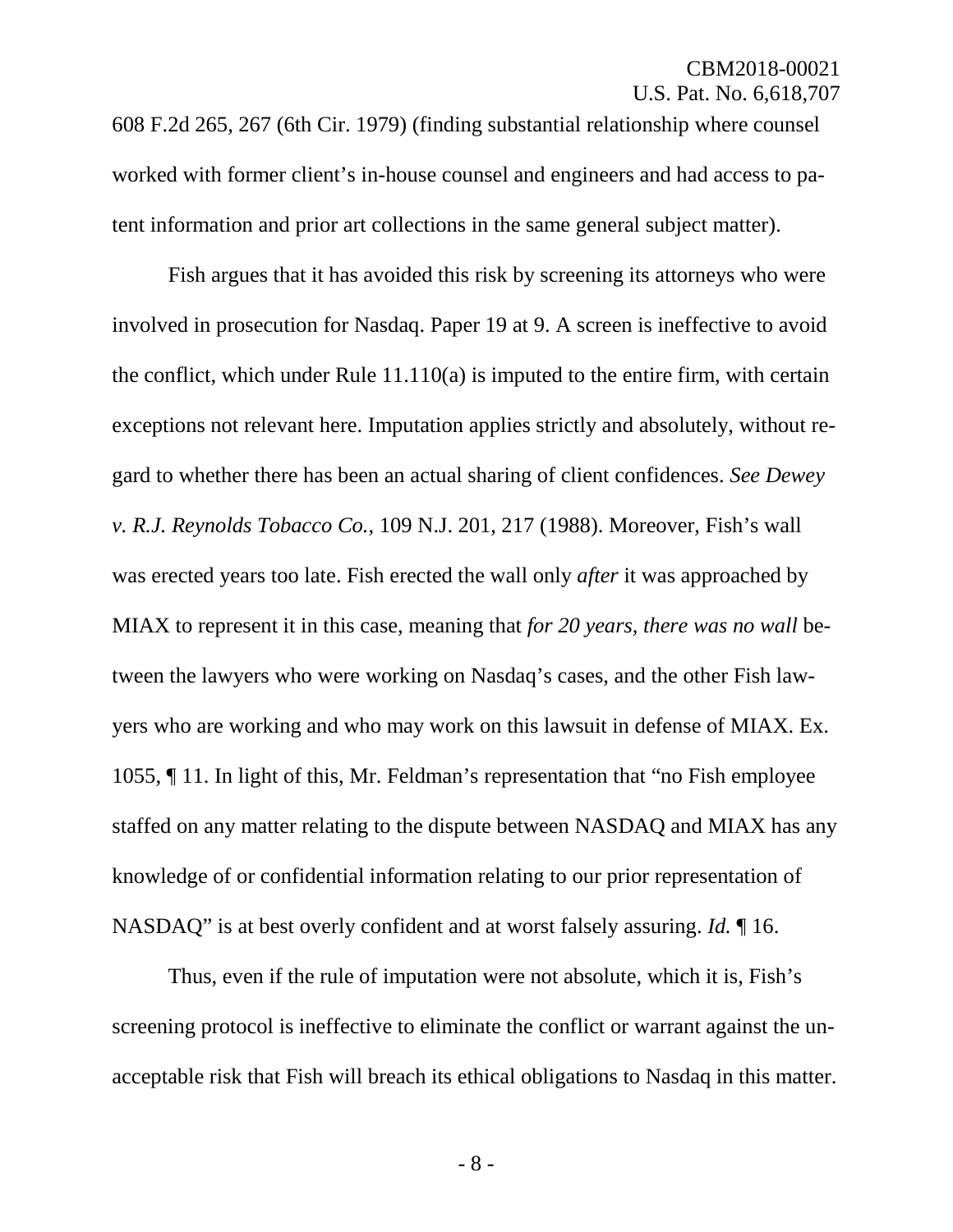#### <span id="page-10-0"></span>**D. Nasdaq's concerns are substantiated by Fish's decision to share an expert, whose testimony is "replicate[d]" across the CBMRs.**

Fish's decision to share an expert with Reed Smith and "replicate" substance across all the petitions is a specific circumstance necessitating Fish's disqualification. Whatever measures Fish claims to have taken to limit the scope of its representation, those measures are undermined, if not negated, by its decision to share an expert with Reed Smith, who is actively attacking the patents Fish prosecuted.

Fish cannot reasonably argue, nor does it, that it would be ethically acceptable for it to represent MIAX in challenging the validity of a patent that it had prosecuted for Nasdaq. *Sun Studs, Inc. v. Applied Theory Assocs., Inc.*, 772 F.2d 1557, 1567 (Fed. Cir. 1985) ("[W]e do not believe any court would hold that it is within the bounds of propriety to permit a law firm to assist a client in obtaining a patent which was equitably owned by another and then to lead the attack against the patent's validity once it is transferred to its rightful owner."). Yet Fish has made the shockingly cavalier decision to *share an expert* in these related CBMRs with Reed Smith, who *is* attacking the patents Fish prosecuted. Rather than acknowledge the obvious risk inherent in that arrangement, Fish flaunts the efficiency it has gained by pooling resources with its co-counsel towards the common goal of defending MIAX. Paper 20 at 6 ("[E]mploying a single expert drives efficiencies . . . .").

Nasdaq's motion seeking additional discovery outlines in great detail the conspicuous overlap between the declarations submitted in the various CBMRs.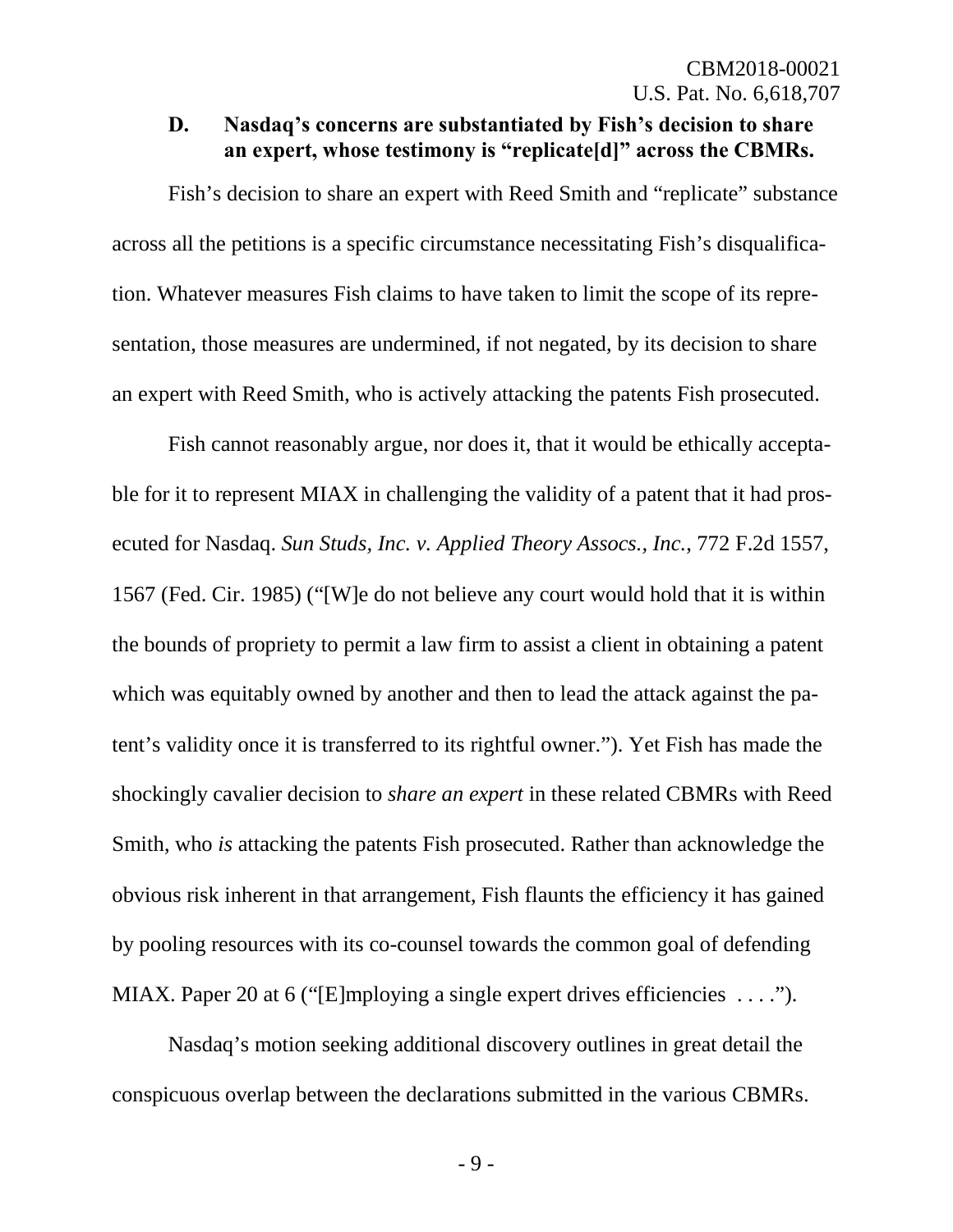Paper 15 at 5-9. Dr. Hendershott's explanation—that the same material could be leveraged across the various CBMRs—reinforces, rather than resolves, the concern that Dr. Hendershott is being used as a conduit between the two law firms to coordinate their substantive and legal positions. Whatever "efficiencies" Fish or MIAX hopes to leverage from this arrangement, it has created an obvious and unacceptable risk that, whether purposely or inadvertently, Dr. Hendershott will convey Nasdaq confidences between MIAX's co-counselors. Fish's reckless disregard for this hazard is a specific circumstance independently justifying disqualification.

#### <span id="page-11-0"></span>**E. Nasdaq's motion to disqualify is not untimely; Fish attempts to impose an artificial deadline and ignores the circumstances.**

As discussed, Nasdaq's motion to disqualify Fish is not untimely. Paper 16 at 13-15. Nasdaq undertook an investigation of appropriate duration to confirm the facts and circumstances and to research the governing authority. Fish does not cite any rule to support its assertion that Nasdaq's motion needed to be filed sooner.

#### <span id="page-11-1"></span>**III. CONCLUSION**

When MIAX approached Fish about being adverse to Fish's former client Nasdaq, Fish should have said "no" or sought Nasdaq's consent. Instead, seeking to avoid the conflict of interest it apparently perceived, Fish architected a scheme premised on the misguided notion that it could still lead the charge in MIAX's litigation defense so long as it compartmentalized its role. Judge Alpert rejected Fish's attempt to compartmentalize its role as a fiction; so should the Board.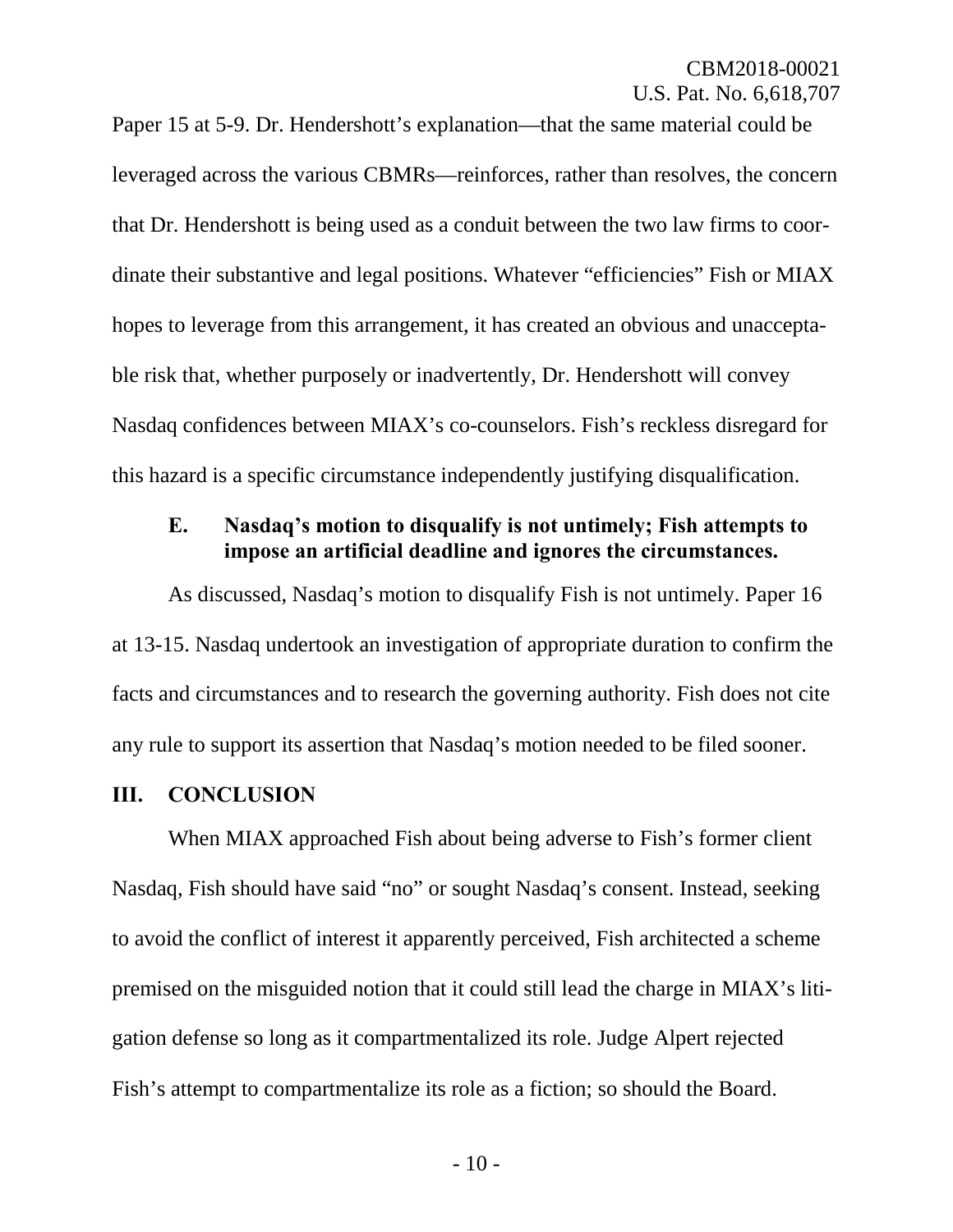Date: November 14, 2018

1100 New York Avenue, N.W. Washington, D.C. 20005–3934 (202) 371–2600

Respectfully submitted, STERNE, KESSLER, GOLDSTEIN & FOX P.L.L.C.

/Robert Sokohl/ Robert E. Sokohl (Reg. No. 36,013) Attorney for Patent Owner